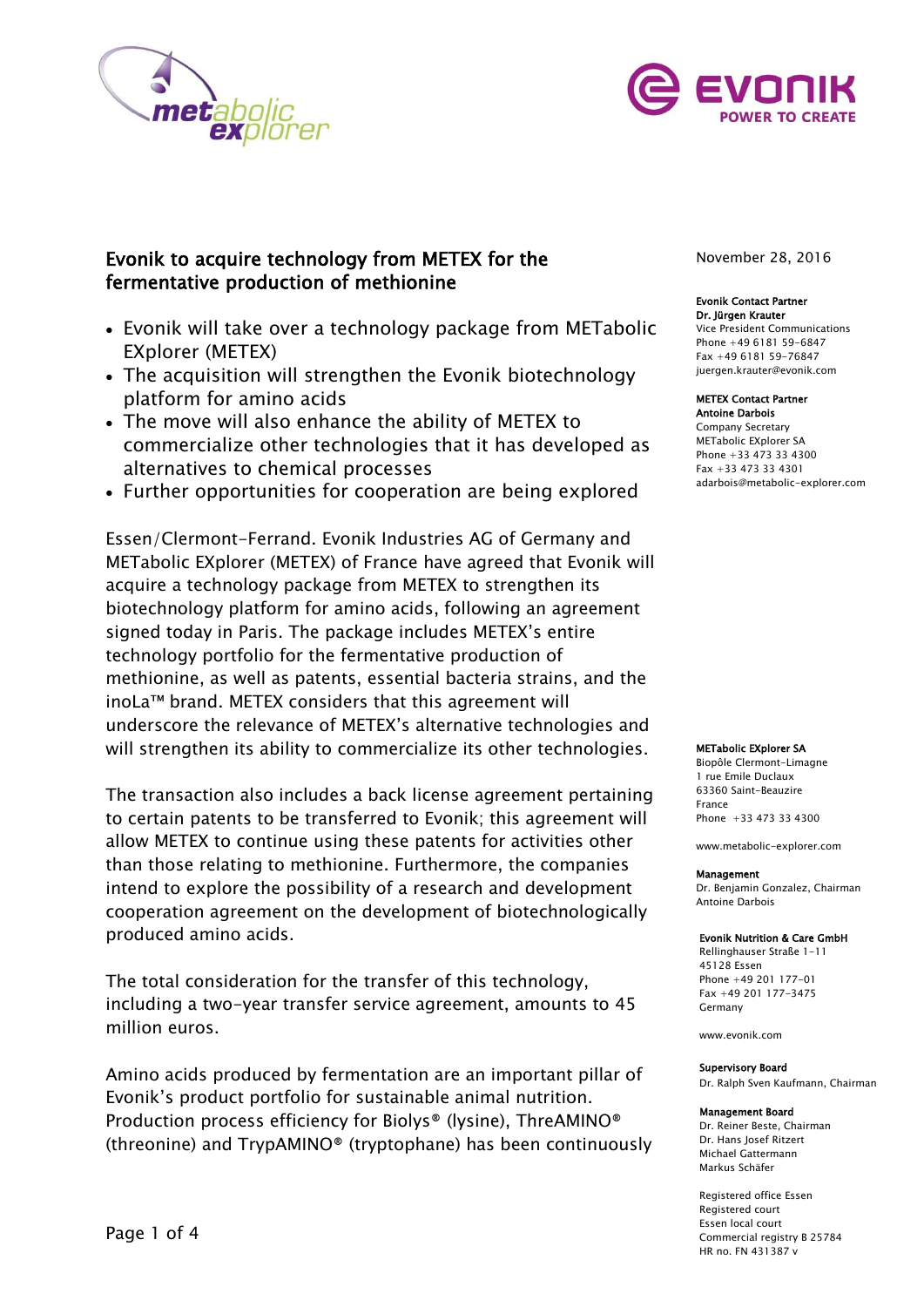



improved over the past few years, and the portfolio was recently expanded to include ValAMINO® (valine).

"Through its fermentative methionine production process, METEX has demonstrated excellent development work and was able to secure wide-ranging patent protection," says Dr. Emmanuel Auer, head of Evonik's Animal Nutrition Business Line. "The acquisition of this technology will expand our technological leadership for amino acids produced both chemically and by fermentation," he explains.

"We have been able to show that the fermentation process for manufacturing methionine is a potential alternative to familiar manufacturing routes. For all of the company's stakeholders, this is a validation of our technical leadership. Proceeds from the sale will accelerate our ability to further develop and market our other technologies, such as PDO, MPG, or new high-value-added molecules," says Benjamin Gonzalez, CEO of METEX. "The technology will be transferred to Evonik immediately after the required approval of Evonik committees. This is expected before mid-December 2016."

According to Mr. Auer, "METEX has many years of experience in the field of strain development and fermentation technology. We believe the potential exists to develop viable process optimization methods for products manufactured using biotechnology—in animal nutrition and beyond. This acquisition will complement and broaden Evonik's technology portfolio for important innovation fields."

As Mr. Gonzalez sees it, "Amino acids are clearly high-valueadded products, and we are confident that our expertise will deliver new competitive solutions beyond methionine. Improving processes for key natural products for animal feed is one of our top priorities. We look forward to the possibility of a constructive R&D partnership with Evonik to that effect."

Founded in 1999 and headquartered in the French town of Clermont-Ferrand, METabolic EXplorer is an industrial biochemistry company specializing in the development of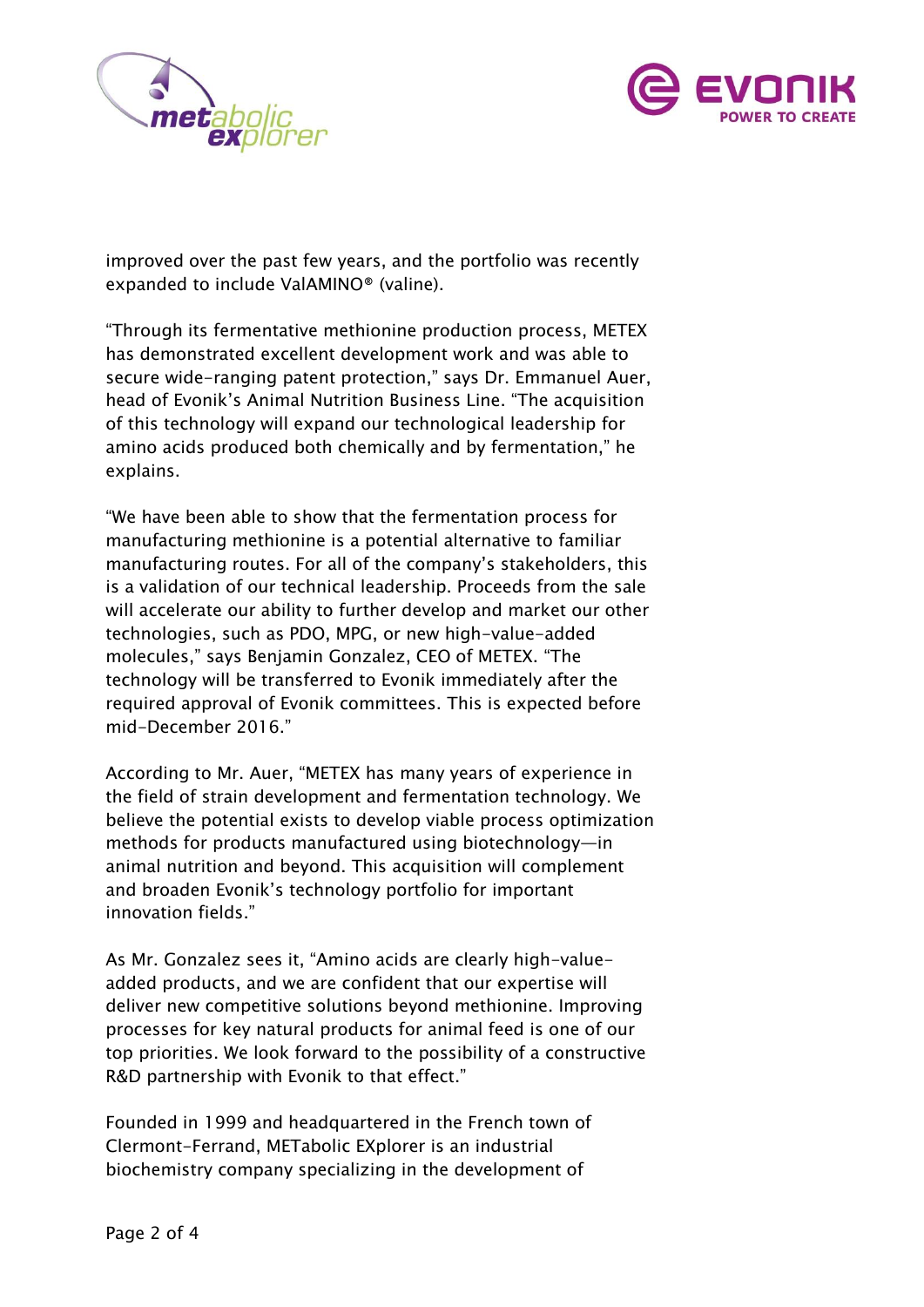



biotechnology production processes for bio-based substances used in a wide variety of everyday products such as textile fibers and feed additives. In the future, METEX will sharpen its focus on developing environmentally safe production processes for the consumer goods industry, thus catering to consumers' expectations of sustainable production processes.

With more than 60 years of experience in the production of essential amino acids, Evonik offers solutions for efficient and sustainable animal nutrition to customers in more than a hundred countries around the world. By extending its product range beyond amino acids to include innovative feed additives, Evonik plans to contribute even further to the efficiency of animal feed and to create additional value for its customers. Evonik products and services in the area of animal nutrition play a key role globally in healthy and affordable feed production that conserves natural resources and reduces the carbon footprint.

# Company information

Evonik, the creative industrial group from Germany, is one of the world leaders in specialty chemicals, operating in the Nutrition & Care, Resource Efficiency and Performance Materials segments. The company benefits from its innovative prowess and integrated technology platforms. In 2015 more than 33,500 employees generated sales of around €13.5 billion and an operating profit (adjusted EBITDA) of about €2.47 billion.

# About Nutrition & Care

The Nutrition & Care segment is led by Evonik Nutrition & Care GmbH and contributes to fulfilling basic human needs. That includes applications for everyday consumer goods as well as animal nutrition and health care. This segment employed about 7,000 employees, and generated sales of around €4.9 billion in 2015.

# About METabolic EXplorer

METabolic EXplorer is a biological chemistry company founded in 1999. Its aim is to harness its biotechnological innovations to contribute to alternative production methods for consumer goods that are safe for the environment and that meet new social expectations of consumers. Based on the tried and tested principle of industrial fermentation, METabolic EXplorer's solutions replace today's petrochemical processes through the use of a wide range of plant-based raw materials. By optimizing the metabolic yield of non-pathogenic bacteria in a contained, controlled environment, the company facilitates the production of